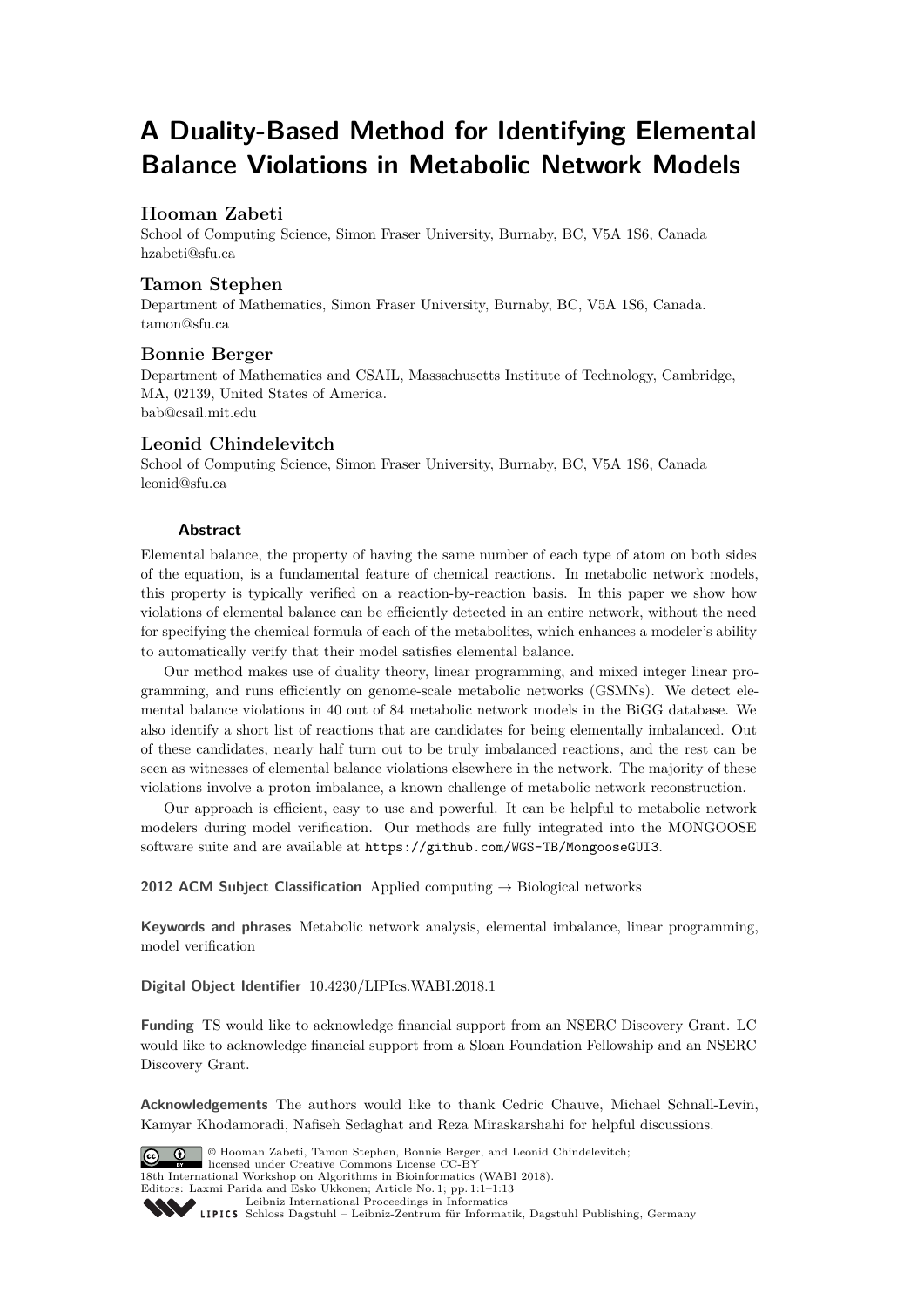#### **1:2 Elemental Balance and Imbalance in Metabolic Networks**

# **1 Introduction**

Genome-scale metabolic network reconstructions (GSMNs) represent the collection of all metabolic reactions available to a specific organism, together with constraints on their direction. These GSMNs, coupled with the constraint-based analysis framework, have been successfully used for predicting the growth rates of various organisms under different environmental conditions [\[20\]](#page-12-1), the minimal media necessary for growth [\[10\]](#page-11-0), the essentiality and synthetic lethality of specific genes [\[2\]](#page-11-1), as well as identifying promising intervention strategies to inhibit their growth [\[12\]](#page-11-2).

A fundamental property of chemical reactions is elemental balance, the presence of the same number of each type of atom in the reactants (left-hand side of the reaction) and the products (right-hand side of the reaction). For instance, the ethanol combustion reaction,

$$
C_2H_5OH + 3O_2 \rightarrow 3H_2O + 2CO_2,
$$

is elementally balanced. Each reaction in a GSMN is expected to possess this property [\[18,](#page-12-2) [15\]](#page-11-3). Unfortunately, it turns out that elemental balance is frequently violated in published models [\[14\]](#page-11-4). Since the chemical formulas of the metabolites in a metabolic network are sometimes left unspecified, it is a challenge for modelers to use the facilities provided by platforms such as COBRA [\[18\]](#page-12-2) to check elemental balance in their model directly.

In this paper we present a method for quickly and effectively identifying small groups of reactions in a metabolic network model such that at least one of them violates elemental balance, without the need to specify the elemental formulas of any metabolites. This method is based on the earlier observation that a set of elementally imbalanced reactions may be able to produce "something out of nothing" [\[14\]](#page-11-4). Our key theoretical result, first proved in Chindelevitch [\[7\]](#page-11-5), shows that the ability to produce something out of nothing is mathematically equivalent to a violation of elemental balance; more specifically, if something cannot be produced out of nothing, then there is a set of chemical formulas that make all the reactions elementally balanced. Our method is fully integrated into the MONGOOSE software suite for metabolic network analysis in exact rational arithmetic [\[8,](#page-11-6) [13\]](#page-11-7), and is available at <https://github.com/WGS-TB/MongooseGUI3>.

When we apply our method to the collection of existing GSMNs in the BiGG database [\[11\]](#page-11-8), we find elemental balance violations in 40 out of 84 of them. When we compare these elemental balance violations to the formulas provided in some of the models, we observe that our tool directly identifies a subset of the elementally imbalanced reactions in 28 of the 40 GSMNs, and identifies small sets of reactions containing an imbalanced reaction, which we call "free lunches", in an additional 10 cases. We cannot ascertain which one of these options occurs in the remaining 2 cases since they do not have a formula specified for each metabolite. These results mean that our tool can help modelers efficiently identify elemental imbalances during the process of GSMN reconstruction, even in the absence of detailed chemical formulas for the metabolites.

Although previous authors have identified the presence of elemental imbalances in GSMNs [\[14\]](#page-11-4), it has not been previously demonstrated, to the best of our knowledge, that this could be done without knowing the exact chemical formulas for the metabolites. Our results also show that our method fails to detect the elementally imbalanced reactions that are present in 32 out of 84 GSMNs in the BiGG database, so it does not guarantee that the network is elementally balanced. Nevertheless, with a detection rate exceeding 55%, this method can be an additional tool for model verification, and we expect it to be helpful to the community thanks to its versatility, transparency, and ease of use.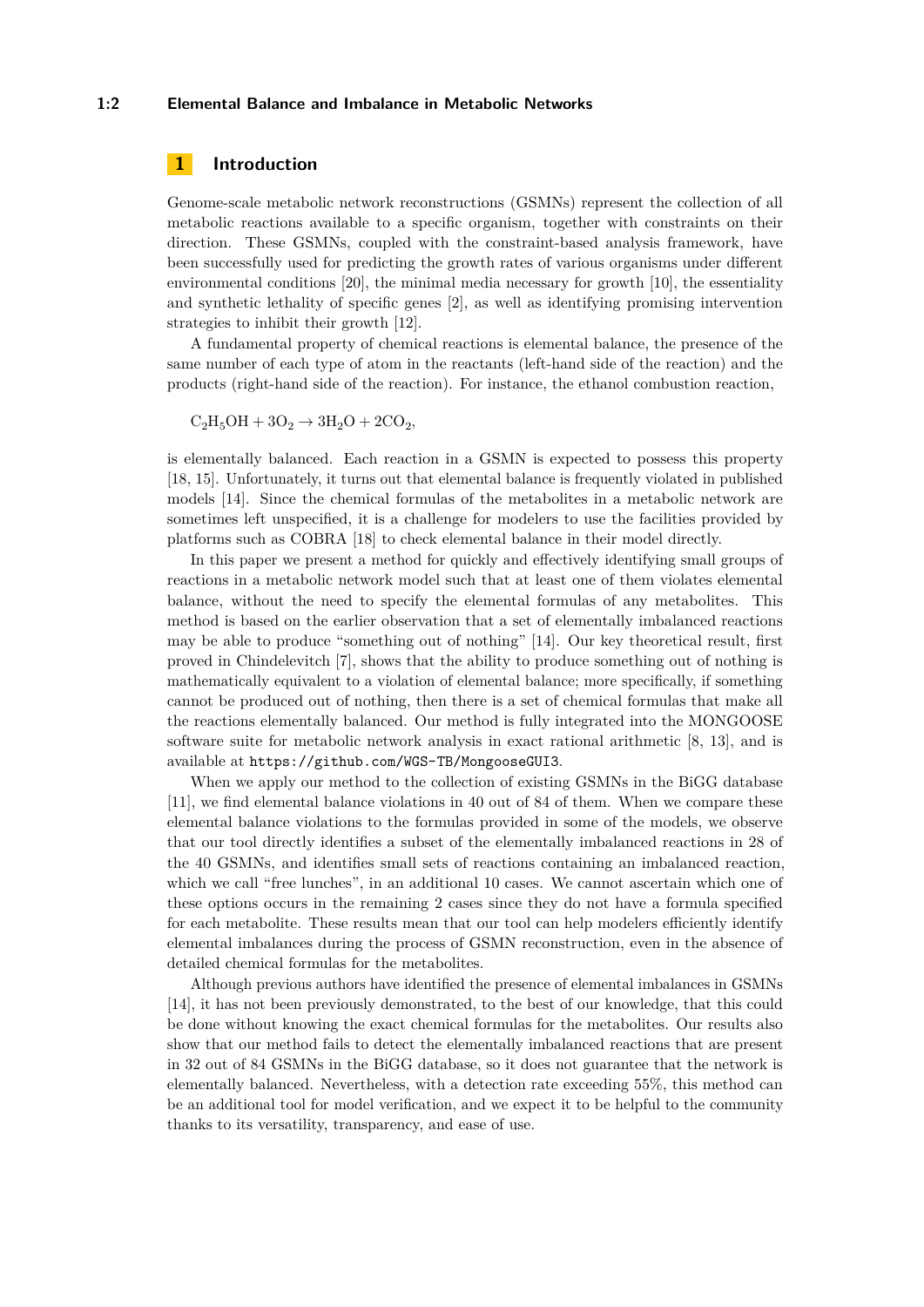# **2 Methods**

This section is organized as follows. We start by explaining the connection between elemental balance in a metabolic network and its ability to produce "something out of nothing". We then introduce our three-step method which consists of the following steps:

- **1.** Verify whether the condition forbidding the production of something out of nothing is violated, and if so, identify any metabolites that can be produced out of nothing.
- **2.** Identify a small set of reactions responsible for such a production being possible.
- **3.** Find a lower bound on the number of imbalanced reactions in the network and identify reactions that are likely to be imbalanced.

All of these steps are carried out entirely from the stoichiometric matrix of the network, without any knowledge of the underlying chemical formulas of the metabolites. Steps 1 and 2 are carried out using linear programming, while step 3 uses integer linear programming.

Throughout this paper we use the standard convention that *z* can also denote the vector with all entries equal to *z* for any  $z \in \mathbb{R}$ , and that all vector inequalities (such as  $x \geq y$ ) are interpreted component-wise except for  $x \neq y$ , which means that *x* and *y* are unequal vectors.

# **Elemental Balance and the No Free Lunch Condition**

A GSMN is a collection of metabolic reactions available to an organism. If the GSMN has *m* metabolites and the *n* reactions, it is commonly represented by its *stoichiometric matrix*  $S \in \mathbb{R}^{m \times n}$ , which contains a row for each metabolite and a column for each reaction. The entry  $S_{ij}$  is the *stoichiometric coefficient* of metabolite *i* in reaction *j*, which is positive if reaction *j* produces metabolite *i*, negative if it consumes it, and zero otherwise.

The stoichiometric matrix *S* is *elementally balanced* with respect to some set of chemical elements (called a "closed system with atomic representation" in [\[16\]](#page-11-9)) if and only if there exists a vector *y* with strictly positive components such that

<span id="page-2-1"></span>
$$
y^T S = 0.\tag{1}
$$

Indeed, one can think of *y* as containing the number of elements (atoms) in each metabolite, since every metabolite has a strictly positive (and integer) number of atoms, and the total number of atoms must be the same for the reactants and the products in any elementally balanced reaction.

Therefore, the non-existence of such a vector *y* implies the presence of an imbalanced reaction in the model. Theorem [2](#page-3-0) shows that elemental balance is equivalent to the No *Free Lunch (FL)* condition, which postulates that something cannot be produced out of nothing by the net (overall) reaction of any linear combination of the reactions in the metabolic network. This condition can be written as

 $\mathcal{A} := \{v \mid Sv \geq 0 \text{ and } Sv \neq 0\} = \emptyset$ 

The following theorem, known as Stiemke's Alternative [\[5\]](#page-11-10), is one of several statements closely related to Farkas' Lemma.

<span id="page-2-0"></span>I **Theorem 1** (Stiemke's Alternative)**.** *Let A* ∈ R *<sup>m</sup>*×*<sup>n</sup>. Then exactly one of the following is true.*

**1.** ∃  $x \in \mathbb{R}^n$  *such that*  $Ax \ge 0$  *and*  $Ax \ne 0$ **2.** ∃ *y* ∈  $\mathbb{R}^m$  *with y* > 0 *such that*  $y^T A = 0$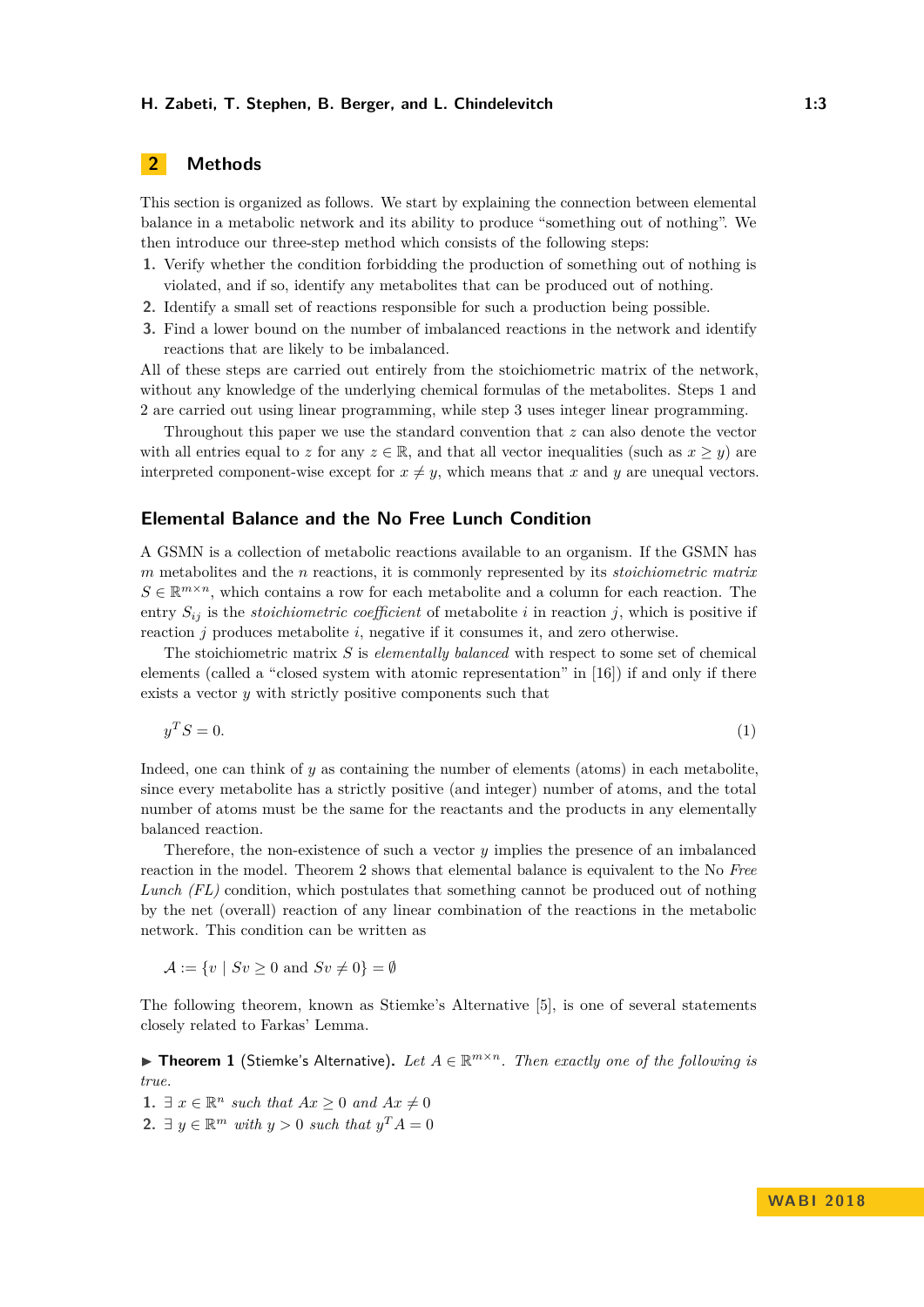<span id="page-3-0"></span>▶ **Theorem 2.** [\[7\]](#page-11-5) Let S be a stoichiometric matrix of a metabolic network. Then S is *elementally balanced with respect to some set of elements if and only if no linear combination of the reactions in S can result in the production of one or more metabolites out of no reagents.*

**Proof.** Assume that *S* is elementally balanced. Then there exists a vector *y* with strictly positive components such that

 $y^T S = 0.$ 

In this case, according to Theorem [1,](#page-2-0) there is no vector  $v \in \mathbb{R}^n$  such that

 $Sv \geq 0$  and  $Sv \neq 0$ .

Therefore, the No FL condition holds.

Similarly, if the No FL condition holds for the matrix *S*, by Theorem [1,](#page-2-0) we can conclude that there exists a strictly positive vector *y* such that

 $y^T S = 0.$ 

Hence, the matrix  $S$  is elementally balanced.

As a result of Theorem [2,](#page-3-0) we can decide whether a given model violates elemental balance by testing the No FL condition for it. That is, we can check whether there exists a non-negative non-zero vector in the column space of *S* (i.e.  $A \neq \emptyset$ ) [\[7\]](#page-11-5).

Suppose the No FL condition is not satisfied for a stoichiometric matrix *S* (i.e.  $\mathcal{A} \neq \emptyset$ ). Then there exists a linear combination of the reactions in *S* that can produce metabolites out of nothing, individually or in combination. For the definitions below we recall that the *support* of a vector  $v \in \mathbb{R}^n$  is the set of its non-zero components,  $supp(v) := \{i \in \{1, ..., n\} \mid v_i \neq 0\}.$ 

 $\triangleright$  **Definition 3** (Free Lunch). Given a stoichiometric matrix *S*, we call a subset *F* of reactions a **free lunch** if there exists a non-zero vector  $v \in A$  with  $supp(v) = F$ . We call such a *v* a **vector corresponding** to the free lunch *F*.

 $\triangleright$  **Definition 4** (Free Lunch Metabolite). For a free lunch *F* with a corresponding vector  $v \in A$ , we call the metabolite *t* a **free lunch metabolite** if  $t \in supp(Sv)$ .

## **Step 1: No FL and all possible FL metabolites**

In the first step of our method we introduce a test to verify the No FL condition for a given stoichiometric matrix *S* and identify the set of all possible FL metabolites. The verification of the No FL condition is performed by checking the feasibility of the linear program

$$
Sv = w, w \ge 0, 1^T w \ge 1, \text{ where } v \in \mathbb{R}^n, w \in \mathbb{R}^m. \tag{2}
$$

In addition, recall that  $||x||_0 := |\{i \mid x_i \neq 0\}|$  denotes the size of the support of a vector *x* and *t* is a FL metabolite if  $t \in supp(Sv)$  for some  $v \in A$ . In the following lemma we show that the support of *Sv* for the vector *v* solving the non-linear program

<span id="page-3-1"></span>
$$
\max_{v} \|Sv\|_{0} \text{ subject to } Sv \ge 0, \ v \in \mathbb{R}^{n}
$$
\n
$$
(3)
$$

is the set of all possible FL metabolites for the matrix *S*. Note that if the optimum value of [\(3\)](#page-3-1) is greater than zero, then [\(2\)](#page-3-2) is feasible and the No FL Condition is not satisfied.

<span id="page-3-2"></span>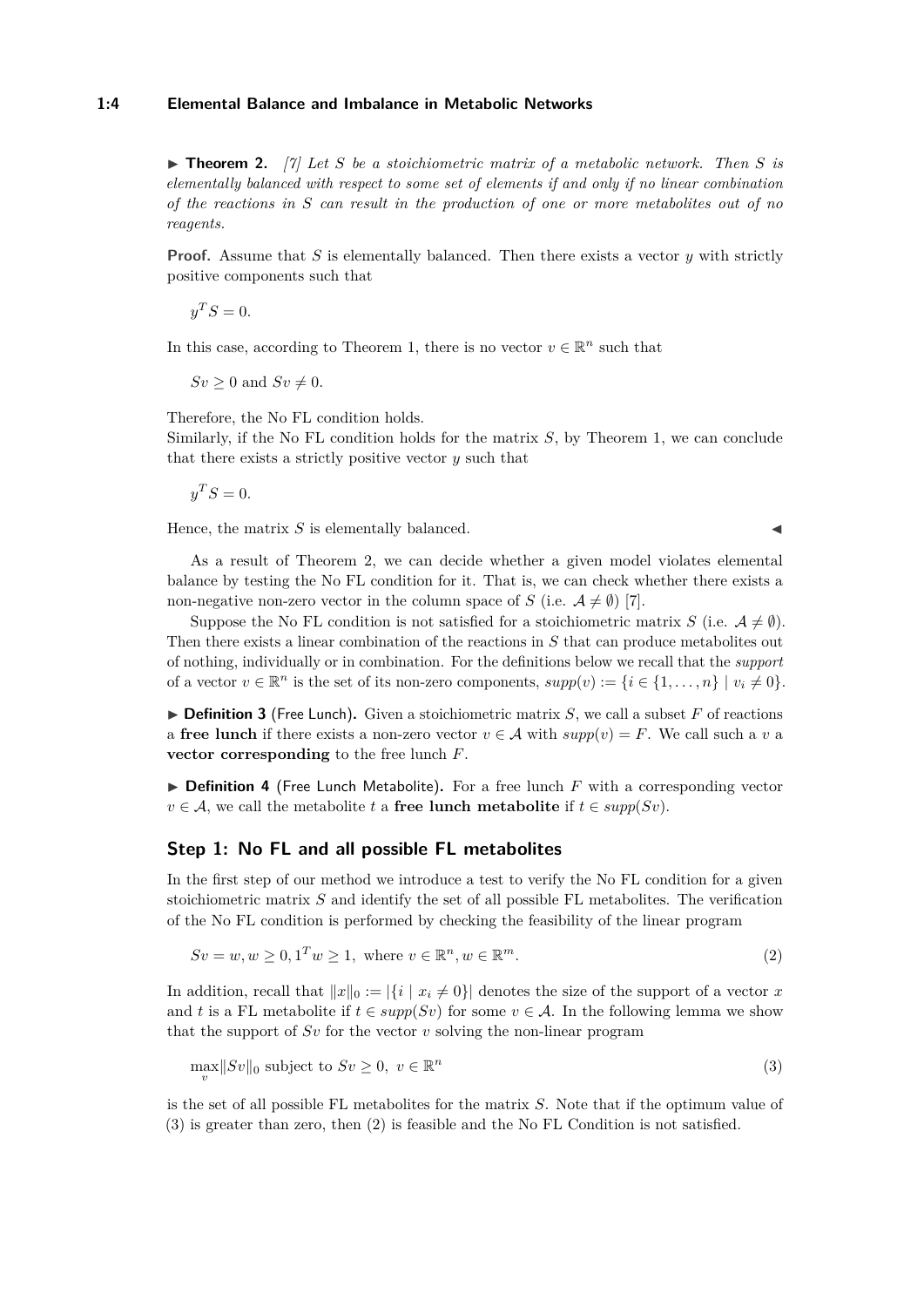<span id="page-4-1"></span>▶ **Lemma 5.** *Given a stoichiometric matrix*  $S \in \mathbb{R}^{m \times n}$ *, the support of Sv where v is a solution of the non-linear program in [\(3\)](#page-3-1) corresponds to the set of all possible FL metabolites for the given matrix S.*

**Proof.** Let  $\mathcal{T}_S$  be the set of all possible FL metabolites for *S* and  $\hat{v}$  be a maximizer of [\(3\)](#page-3-1). By definition of an FL metabolite we can observe that

 $supp(S\hat{v}) \subseteq \mathcal{T}_S$ *.* 

Now, assume that  $\mathcal{T}_S - supp(S\hat{v}) \neq \emptyset$  and let  $t \in \mathcal{T}_S - supp(S\hat{v})$ . Since *t* is a FL metabolite, there exists a vector  $u \in A$  such that  $t \in supp(Su)$ . Note that in this case  $supp(S\hat{v}) \subseteq supp(S(\hat{v}+u))$ , which contradicts the maximality of  $||S\hat{v}||_0$ . Therefore,  $\mathcal{T}_S =$  $supp(\arg \max_v ||Sv||_0).$ 

Although [\(3\)](#page-3-1) is a non-linear program, we can in fact solve it with the following linear program.

▶ **Lemma 6.** *Given a matrix*  $S \in \mathbb{R}^{m \times n}$ *, the support of w, where w is a solution of* 

<span id="page-4-0"></span>
$$
\max_{w} (1^T w), \text{ subject to } Sv - w \ge 0, \ 0 \le w \le 1, \ (v, w) \in \mathbb{R}^{n+m} \tag{4}
$$

*corresponds to the set of all possible FL metabolites for the given matrix S.*

**Proof.** Let  $(v, w)$  be a solution for [\(4\)](#page-4-0). Also let p be a maximizer of [\(3\)](#page-3-1) and define  $q = Sp$ . We show that

$$
1^T w = ||q||_0.
$$

Note that since  $0 \le w \le 1$ , we have  $1^T w = ||w||_1 \le ||q||_0$ . Now assume that  $1^T w < ||q||_0$ . Let

$$
\tilde{v} = \frac{v + p}{\min\{\min_{i \in \text{supp}(w)} w_i, \min_{j \in \text{supp}(q)} q_j\}}.
$$

Also, define  $\tilde{w} \in \mathbb{R}^m$  such that

$$
\tilde{w}_i = \begin{cases} 1 & \text{if } \max\{w_i, q_i\} > 0 \\ 0 & \text{otherwise} \end{cases}
$$

Since the non-zero components of vector  $S\tilde{v}$  are greater than or equal to 1, we found  $(\tilde{v}, \tilde{w}) \in \mathbb{R}^{n+m}$  that is in the feasible region of [\(4\)](#page-4-0) and

$$
1^T \tilde{w} \ge ||q||_0 > 1^T w
$$

which contradicts the maximality of  $1^T w$ . With a similar argument we can show that the solution of  $(4)$  is unique. Therefore, by Lemma [5,](#page-4-1) we are done.

## **Step 2: Minimal Free Lunches**

Theorem [2](#page-3-0) shows that violation of the No FL condition implies violation of elemental balance in at least one reaction in the model. In the following section we continue the process in order to identify minimal subsets of reactions that contain such imbalanced reactions. We also show that, regardless of the chemical formulas assigned to the metabolites participating in the model, such a subset always contains an imbalanced reaction.

▶ **Definition 7** (Minimal Free Lunch). The Free Lunch *F* is called a Minimal Free Lunch, if no proper subset of *F* is a free lunch.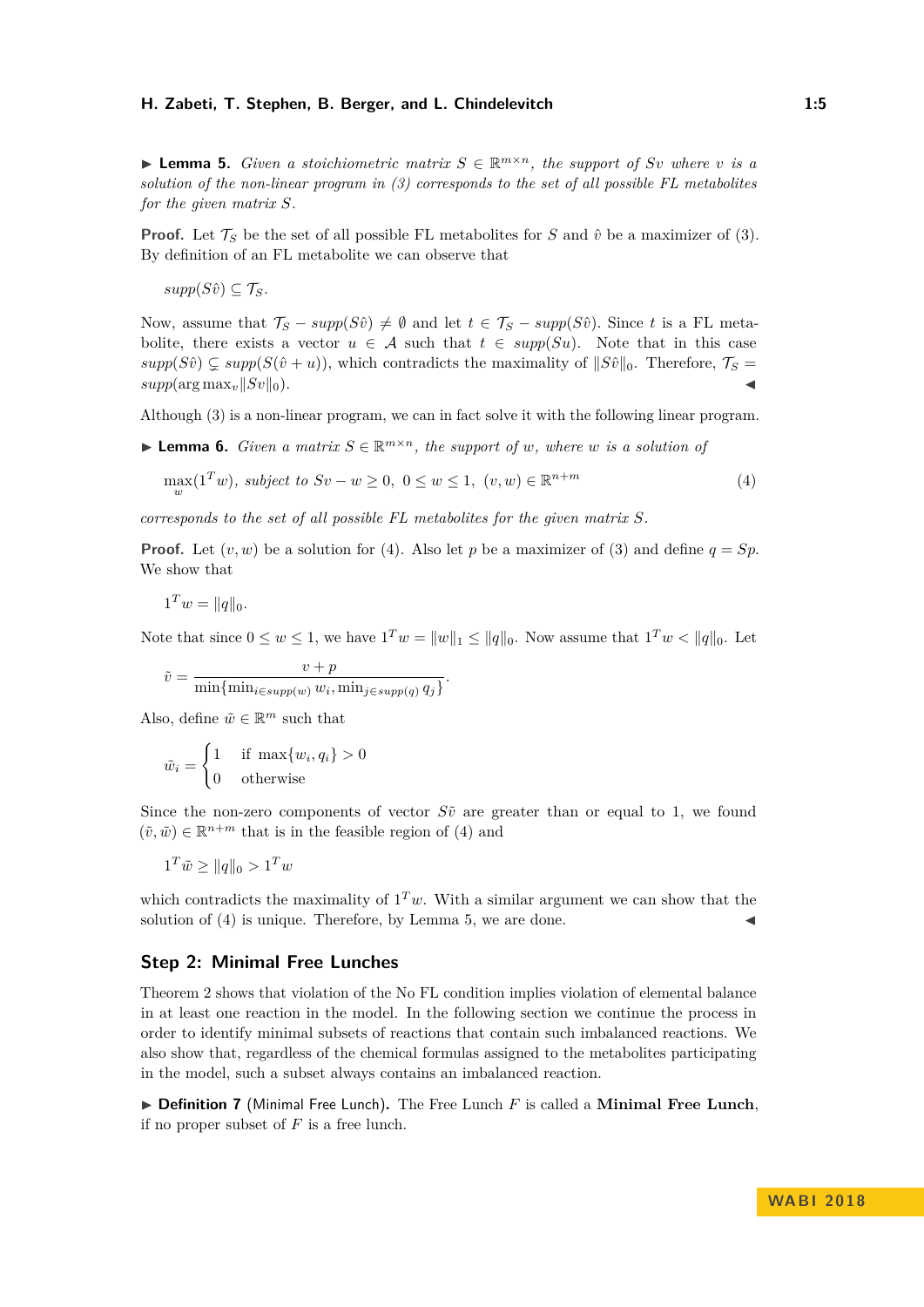#### **1:6 Elemental Balance and Imbalance in Metabolic Networks**

A minimal FL can be computed with respect to any desired subset of FL metabolites. Let  $\mathcal T$ be a non-empty subset of all FL metabolites in a model, and let us define the vector  $w \in \mathbb{R}^m$ to be an indicator vector such that  $w_i = 1$  if metabolite  $i \in \mathcal{T}$  and  $w_i = 0$  otherwise, for  $i \in \{1, \ldots, m\}$ . Then the smallest subset of reactions producing all FL metabolites in  $\mathcal T$  can be computed by solving the following non-linear optimization problem:

<span id="page-5-0"></span>arg  $\min_{v} ||v||_0$  subject to  $Sv - w \geq 0, v \in \mathbb{R}^n, w \in \mathbb{R}$ *<sup>m</sup>* (5)

This problem is NP-hard and challenging in practice [\[4\]](#page-11-11), so we use the following steps to identify the minimal subsets instead. First we use the iterative reweighted  $\ell_1$  minimization algorithm, presented by Candès, Wakin and Boyd [\[6\]](#page-11-12), to find an approximation for the non-convex minimization [\(5\)](#page-5-0). We then reduce the (possibly non-minimal) FL found to a minimal FL by removing each reaction in turn and checking if the resulting combination is still a FL; if it is not, the reaction is restored. This procedure produces a minimal FL [\[7\]](#page-11-5).

 $\triangleright$  **Lemma 8.** *Suppose*  $\mathcal M$  *is a minimal FL. Then, for every assignment of chemical formulas to the metabolites involved in* M *there exists an elementally imbalanced reaction in* M*. Furthermore, for each reaction*  $r \in M$  *there exists an assignment of chemical formulas to these metabolites that makes*  $r$  *imbalanced while making the reactions in*  $M - \{r\}$  *balanced.* 

**Proof.** Assume  $M$  is a minimal FL. Let  $S'$  be the submatrix of the stoichiometric matrix  $S$ corresponding to the reactions in  $\mathcal M$ . Since  $\mathcal M$  is a FL, by Theorem [2,](#page-3-0) there exits no strictly positive vector  $y$  for which [\(1\)](#page-2-1) holds. Therefore, if we think of the vector  $y$  as containing the number of elements in each metabolite, regardless of the chemical formulas assigned to the metabolites in  $S'$ , there exists at least one imbalanced reaction in  $M$ .

In addition, since M is minimal, for each  $r \in M$ ,  $M - \{r\}$  cannot be a FL. Let *S*<sup>*n*</sup> be the submatrix of *S* corresponding to the reactions in  $\mathcal{M} - \{r\}$ . Therefore, by Theorem [2,](#page-3-0) there exits a strictly positive vector *y* such that

$$
y^T S'' = 0.
$$

We can assume that the coefficients of *y* are rational, since *S* has rational entries. Let  $\hat{y} = Ny$ be the vector obtained by scaling *y* by the least common multiple *N* of the denominators in *y*. Then  $\hat{y}^T S'' = 0$  as well, and  $\hat{y}$  contains positive integers. Thus we can set the formula of metabolite *j* to  $C_{\hat{y}_j}$ , and observe that [\(1\)](#page-2-1) holds for  $M - {r}$  with these one-atom formulas.  $\triangleleft$ 

We solve the linear programs in Steps 1 and 2 using the QSOpt ex solver [\[3\]](#page-11-13), which checks that the solutions are correct in exact rational arithmetic. Some of our previous work [\[8,](#page-11-6) [13\]](#page-11-7) has argued that this is necessary in order to ensure accuracy and reproducibility of the solutions. We use the QSOpt\_ex API for Python [\[19\]](#page-12-3) created by Jon Steffensen [\[17\]](#page-12-4) to streamline the process.

# **Step 3: Free Lunch Witnesses**

In the current section we aim to find the smallest number of reactions that are guaranteed to be involved in at least one FL each. We observe that the optimum of the minimization problem

<span id="page-5-1"></span>
$$
\min_{y} \|y^T S\|_0, \text{ subject to } y > 0 \tag{6}
$$

represents a lower bound on the minimum number of FL's over all possible metabolite formulas, and the minimizer represents a smallest set of reactions involved in FL's. Moreover,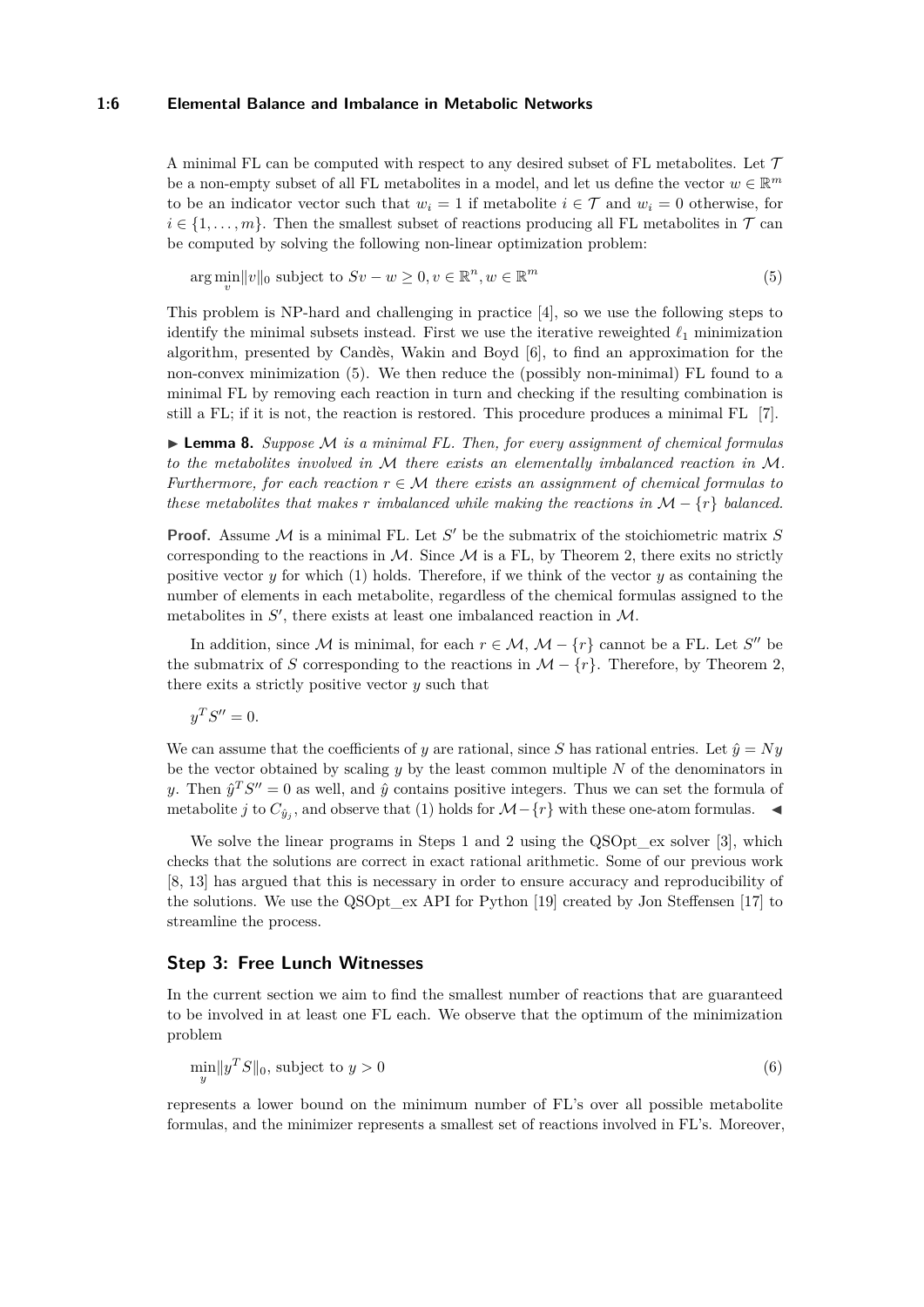the optimum value of [\(6\)](#page-5-1) also gives us a lower bound on the number of imbalanced reactions in the model for an arbitrary or a specific set of metabolite formulas. In other words, if the optimum value of  $(6)$  is k, we know that at least k distinct reactions are elementally imbalanced, no matter what metabolite formulas we choose, and in particular, the metabolic network cannot be elementally balanced unless  $k = 0$ . This motivates the following

▶ **Definition 9** (Free Lunch Witness). The reaction *r* is called a Free Lunch Witness, if  $r \in \text{supp}(y^T S)$  for some  $y \in \text{argmin}_{y>0} ||y^T S||_0$ .

Even though we cannot guarantee this, it turns out to be more likely than not in practice that a FL witness is elementally imbalanced for a given set of metabolite formulas, as we discuss in more detail in the Results section.

<span id="page-6-0"></span>In order to solve [\(6\)](#page-5-1), we can use the following mixed integer linear program:

$$
\min_{x} \mathbf{1}^T x \text{ subject to } x \ge -y^T S, \ x \ge y^T S, y \ge \epsilon, \ x \in \{0, 1\}^n, \ y \in \mathbb{R}^m \tag{7}
$$

where  $\epsilon$  is a small positive scalar (in practice, we use  $\epsilon = 10^{-4}$ ). The lower bound of  $\epsilon$  ensures that the vector  $y = 0$  is not an admissible solution of [\(6\)](#page-5-1), so that any *y* that is optimal for [\(7\)](#page-6-0) can be scaled to a  $\hat{y}$  that is optimal for [\(6\)](#page-5-1) (with the same objective value), and vice versa.

We point out that the solution vector to the optimization problem  $(7)$  is in general not unique (even though the optimal value is), and may change based on the solver as well as the order of the reactions or metabolites in the stoichiometric network *S*. We used CPLEX 12.8.0 [\[1\]](#page-11-14) via its API for Python [\[19\]](#page-12-3) to solve the integer optimization problem [\(7\)](#page-6-0).

## **3 Results**

We analyzed a collection of 84 previously published metabolic network models in the BiGG database [\[11\]](#page-11-8). From our analysis we excluded any pseudo-reactions, namely, the biomass reactions (those containing the word "biomass" or "growth" in their name) as well as import and export reactions (those that have only positive or only negative stoichiometric coefficients, i.e. produce something out of nothing or reduce something to nothing, respectively). This ensures that all the reactions included in a stoichiometric matrix *S* were *bona fide* biochemical reactions, with both reactant and product sides non-empty. We expected all those reactions to be elementally balanced, as required in the model construction protocol [\[18\]](#page-12-2).

Nevertheless, we found instances of elemental balance violation in 72 of the 84 network models by using the provided chemical formulas. An additional 7 of the models had no instance of elemental balance violation and 5 of them had no specified chemical formulas for the metabolites. Note that we only consider the following *bona fide* atoms in our decision about whether a reaction is imbalanced: C, Fe, H, Mg, Na, N, O, P, S, Z (the latter represents a photon, which can for instance be used by photosynthetic organisms). We do not consider symbols for functional groups or other moieties such as I, K, M, R, U, X, Y; in other words, if all the *bona fide* atoms were balanced, the reaction was considered to be balanced no matter whether these additional symbols were present on both sides of the reaction or only one.

The pie chart in Figure [1](#page-7-0) shows the relative frequency of the atoms that are not balanced. There are a total of 810 imbalanced reactions, and 1492 atomic imbalances, so an average imbalanced reaction has just under two imbalanced atoms. Almost half of all atomic imbalances are proton or hydrogen imbalances, involving the H atom.

We applied the first step of our method to find instances of FL metabolites that result from elemental balance violations. We found that 40 out of 84 models include at least one FL metabolite. The number of FL metabolites ranged from 3 to 1791, with a mean just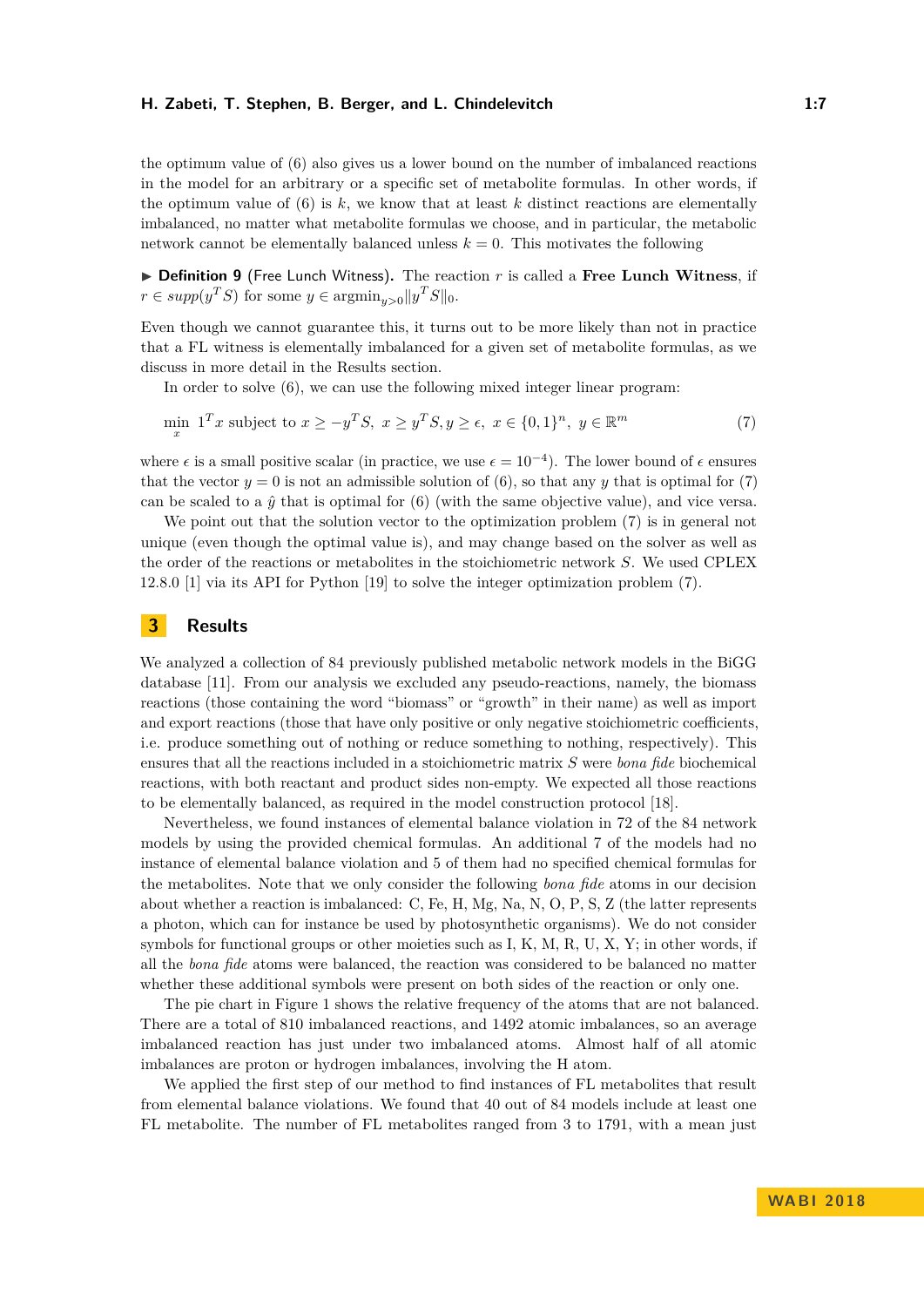#### <span id="page-7-0"></span>**1:8 Elemental Balance and Imbalance in Metabolic Networks**



**Figure 1** Frequency of imbalanced reactions in the BiGG networks by imbalanced atom.

under 139. There are a total of 5552 FL metabolites, of which 2912 are distinct; more than 90% of them happen to be in four of the models, namely, those for *Homo sapiens* (RECON1), *Mus musculus* (iMM1415), *Escherichia coli* (iECIAI1\_1343), and *Salmonella enterica* (STM\_v1\_0). The vast majority of the other models only have 3 FL metabolites, which are predominantly protons (H) in three different compartments, namely, [c] (cytosol), [p] (periplasm), and [e] (extracellular space).

The pie chart in Figure [2](#page-8-0) shows the relative frequency of the FL metabolites that are found in more than 5 of the metabolic networks we investigated. There are a total of 9 such metabolites, which all happen to be currency metabolites - H (protons),  $H_2O$  (water),  $H_2O_2$ (hydrogen peroxide),  $O_2$  (oxygen), and  $SO_2$  (sulfur dioxide) - in the compartments listed above.

We also applied the second step to find a minimal FL with respect to one of the FL metabolites<sup>[1](#page-7-1)</sup> in each of these 40 models, and their sizes ranged from 2 to 71, with a mean of 5.8. By using the specified chemical formulas, we were able to verify the existence of at least one imbalanced reaction in each minimal FL in 38 out of 40 models, in accordance with our theoretical results (the remaining 2 models, namely, iMM1415 and iECIAI1\_1343, did not have any chemical formulas specified for their metabolites).

Finally, by applying the third step of our method, we found small sets of FL witnesses in all 40 models, with sizes ranging from 1 to 12, and a mean of 2.2. Just as for the second step, we compared the set of detected FL witnesses to the set of imbalanced reactions based on the chemical formulas provided in 38 of the models. We observed that, in 28 out of 38 models, at least one of the FL witnesses identified by our method was an imbalanced reaction. Furthermore, just over half (41 out of 79) of the FL witnesses were imbalanced reactions.

<span id="page-7-1"></span><sup>&</sup>lt;sup>1</sup> We chose the FL metabolite in following way. First we found an optimum solution  $(v, w) \in \mathbb{R}^{n+m}$  of  $\min_v ||v||_1$  subject to:  $Sv - w \geq 0, w \geq 0, 1^T w \geq 1$  to roughly approximate the subset of FL metabolites for which we may have a small FL. We then chose the first index in  $supp(w)$  as the desired FL metabolite.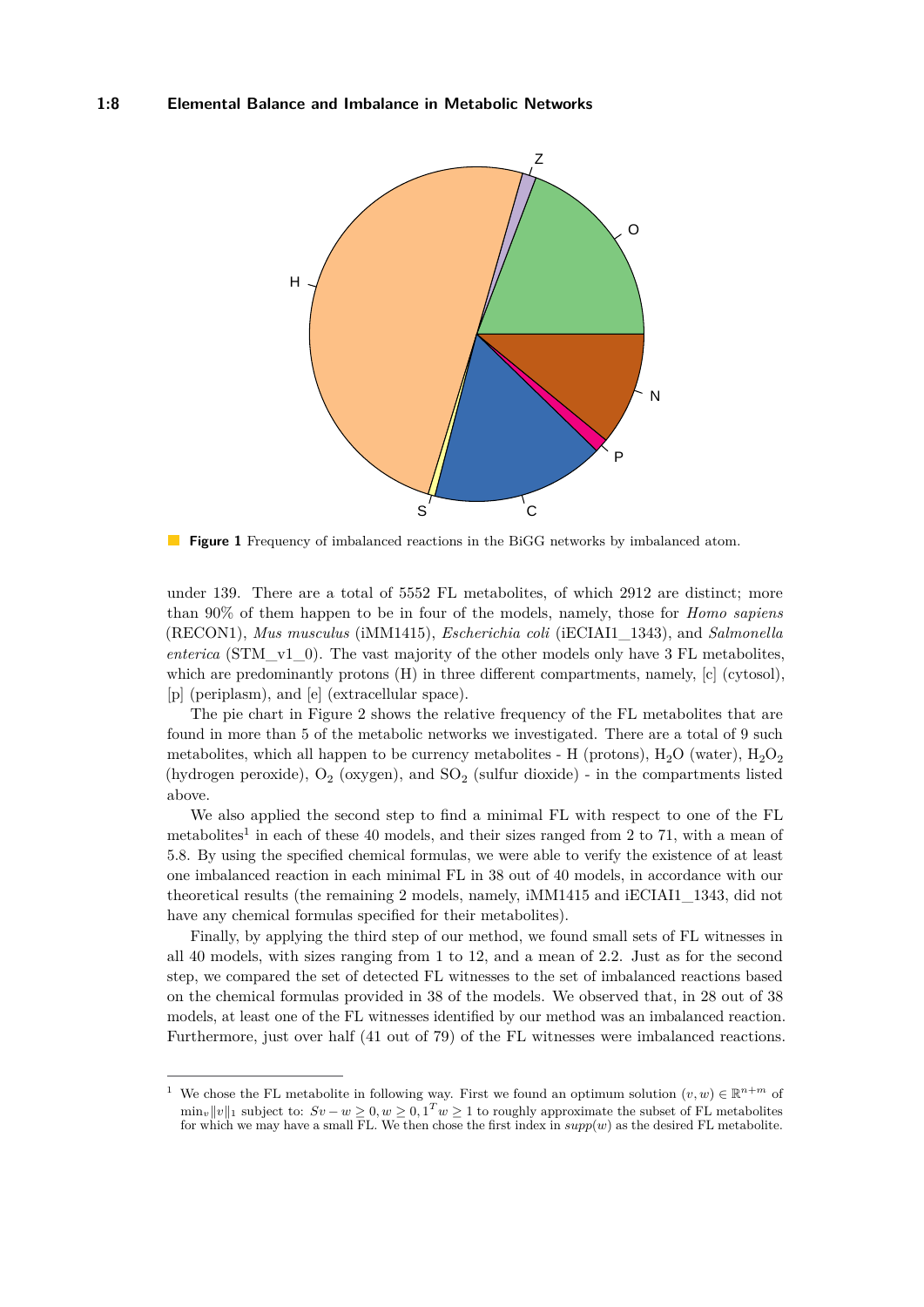<span id="page-8-0"></span>

**Figure 2** Relative frequency of the most common free lunch metabolites in the BiGG networks.

This suggests that FL witnesses can be good candidates for imbalanced reactions in the absence of chemical formulas for the metabolites in a network.

A detailed summary of the 40 models with at least one FL is presented in Table 1. We now discuss in detail the results of applying our algorithms to four particular models, chosen for illustration purposes. They are arranged in increasing order of complexity.

The first example is iECB\_1328, a model for *Escherichia coli* B strain REL606 (the first model in Table 1). For this model, our method identifies 3 FL metabolites, which happen to be protons, H, in three different compartments. We also find a minimal FL that consists of two reactions - OPET decarboxylase and 5-carboxy-2-oxohept-3-enedioate decarboxylation:

<span id="page-8-2"></span><span id="page-8-1"></span>
$$
C_8H_5O_7[c] \rightarrow CO_2[c] + C_7H_6O_5[c] \tag{8a}
$$

$$
H[c] + C_8H_5O_7[c] \rightarrow CO_2[c] + C_7H_6O_5[c]
$$
\n
$$
(8b)
$$

We can see that by subtracting reaction [\(8b\)](#page-8-1) from reaction [\(8a\)](#page-8-2), we get a net overall reaction that produces the FL metabolite H[*c*] out of nothing, while all other metabolites cancel out. The OPET decarboxylase reaction is also detected as the single FL witness in this model, and in fact, it is easy to see that the H atom is not balanced in this reaction (there are 5 H's on the reagent side and 6 on the product side). Thus, in this model, the FL witness is an imbalanced reaction.

The second example is iBWG\_1329, another model for *Escherichia coli*, but a different strain, BW2952. Similarly to the first example, our method identifies 3 FL metabolites, which happen to be protons, H, in three different compartments. This time, the minimal FL consists of three reactions - nucleoside triphosphate pyrophosphorylase (atp), phenylacetate-CoA ligase, and phenylacetyl CoA thioesterase:

$$
C_{10}H_{12}N_5O_{13}P_3[c] + H_2O[c] \rightarrow C_{10}H_{12}N_5O_7P[c] + H[c] + HO_7P_2[c]
$$
\n
$$
C_{10}H_{12}N_5O_{13}P_3[c] + C_{21}H_{32}N_7O_{16}P_3S[c] + C_8H_7O_2[c] \rightarrow
$$
\n(9a)

<span id="page-8-5"></span><span id="page-8-4"></span><span id="page-8-3"></span>
$$
\rightarrow C_{10}H_{12}N_5O_7P[c] + C_{29}H_{38}N_7O_{17}P_3S[c] + HO_7P_2[c]
$$
\n(9b)

$$
H_2O[c] + C_{29}H_{38}N_7O_{17}P_3S[c] \rightarrow C_{21}H_{32}N_7O_{16}P_3S[c] + C_8H_7O_2[c]
$$
\n(9c)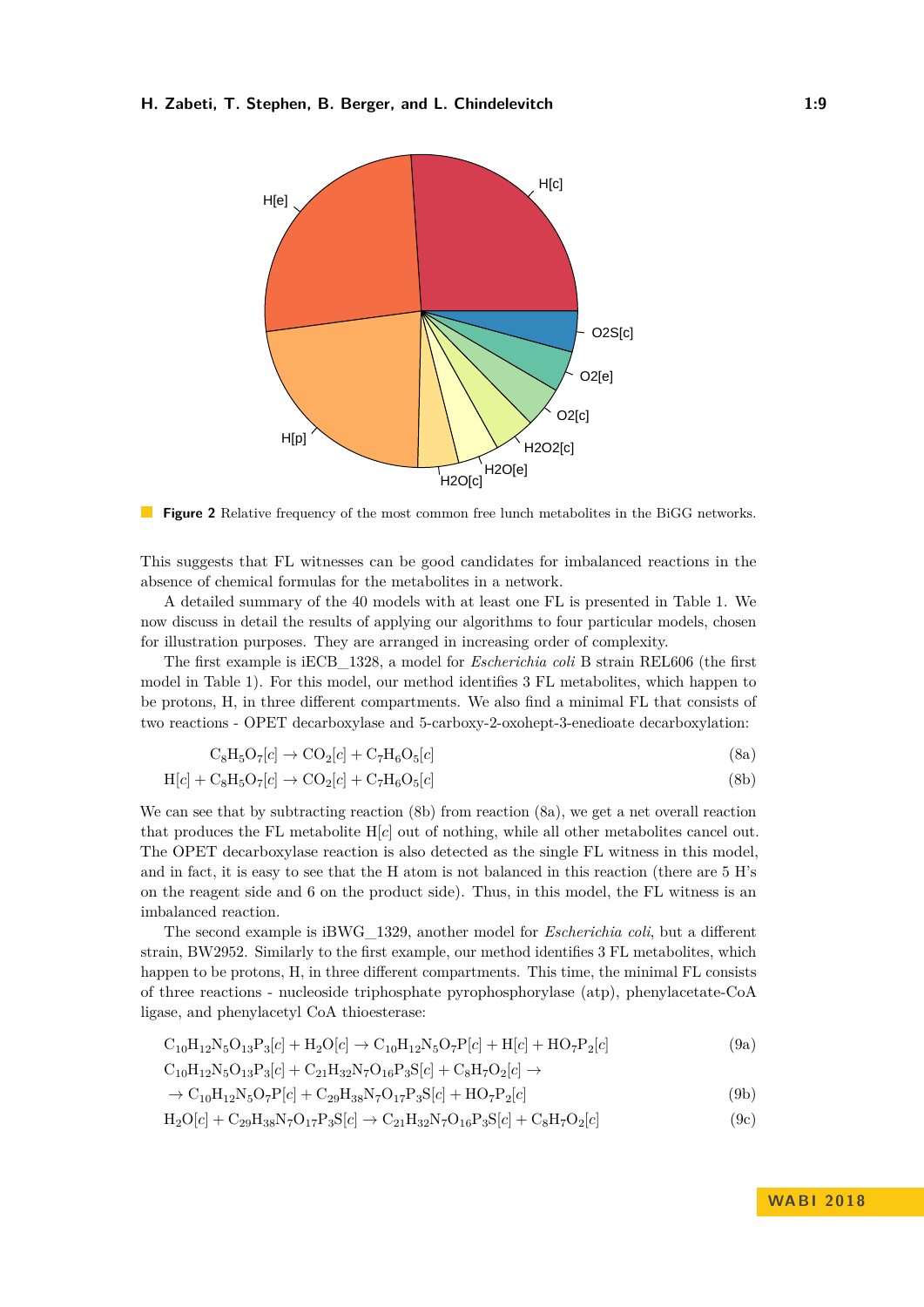#### **1:10 Elemental Balance and Imbalance in Metabolic Networks**

We can see that subtracting [\(9a\)](#page-8-3) from the sum of [\(9b\)](#page-8-4) and [\(9c\)](#page-8-5) results in the production of the FL metabolite H[*c*] out of nothing. We can also see that the H atoms are not balanced in  $(9c)$ , with 40 on the reagent side and 39 on the product side, while  $(9a)$  and  $(9b)$  are balanced. In this model, our method detects reaction [\(9b\)](#page-8-4) as the unique FL witness. Thus, in this model, the FL witness is itself a balanced reaction, but is part of a FL of size 3.

The third example is iJN678, a model for *Synechocystis sp.* PCC 6803, a cyanobacterium that can grow by oxygenic photosynthesis [\[9\]](#page-11-15). For this model, our method once again identifies 3 FL metabolites, which this time are photons (Z) in three compartments. The minimal FL contains five reactions - ATP synthetase(u), cyanophycinase, cyanophycin sinthetase, cytochrome oxidase bd (plastocianine-8 2 protons) (lumen), and photosystem II, which we denote by  $R_1$  through  $R_5$  for convenience:

$$
R_1:3C_{10}H_{12}N_5O_{10}P_2[c] + 3HO_4P[c] + 14H[u] \rightarrow
$$
  

$$
\rightarrow 3C_{10}H_{12}N_5O_{13}P_3[c] + 11H[c] + 3H_2O[c]
$$
(10a)

$$
R_2:2H_2O[c] + C_{10}H_{17}N_5O_4R[c] \rightarrow C_6H_{15}N_4O_2[c] + C_4H_6NO_4[c] + R[c]
$$
\n
$$
R_3: C_6H_{15}N_4O_2[c] + C_4H_6NO_4[c] + 2C_{10}H_{12}N_5O_{13}P_3[c] + R[c] \rightarrow (10b)
$$

<span id="page-9-0"></span>
$$
\rightarrow 2C_{10}H_{12}N_5O_{10}P_2[c] + 2H[c] + 2HO_4P[c] + C_{10}H_{17}N_5O_4R[c]
$$
\n(10c)

$$
R_4: C_8H_{10}O_2[u] + \frac{1}{2}O_2[u] \to C_8H_8O_2[u] + H_2O[u]
$$
\n(10d)

$$
R_5:2\text{H}[c] + \text{C}_8\text{H}_8\text{O}_2[u] + \text{H}_2\text{O}[u] + 2\text{Z}[c] \to 2\text{H}[u] + \text{C}_8\text{H}_{10}\text{O}_2[u] + \frac{1}{2}\text{O}_2[u] \tag{10e}
$$

It is easy to check (but far from obvious to guess!) that  $2R_1 + 3R_2 + 3R_3 + 14R_4 + 14R_5$  would result in the consumption of 28 units of the FL metabolite Z[*c*], while all other metabolites cancel out. Also, note that Z is only present on the reagent side of [\(10e\)](#page-9-0). In this example, our method detects reaction [\(10e\)](#page-9-0) as one of the 3 FL witnesses, and in this case, it is the one imbalanced FL witness.

For the final example we chose a model that does not have any chemical formulas assigned to its metabolites, namely, model iECIAI1\_1343, which represents *Escherichia coli.* IAI1. For this model our method identifies 1279 FL metabolites and a minimal FL which contains two reactions - OPET decarboxylase and 5-carboxy-2-oxohept-3-enedioate decarboxylation:

<span id="page-9-2"></span><span id="page-9-1"></span>5-Carboxy-2-oxohept-3-enedioate $[c] \rightarrow 2$ -Hydroxyhepta-2-4-dienedioate $[c] + CO_2[c]$  (11a)

$$
H[c] + 5-Carboxy-2-oxohept-3-enedioate[c] \rightarrow 2-Hydroxyhepta-2-4-diene diotaete[c] + CO2[c] \qquad (11b)
$$

We can see that by subtracting reaction [\(11b\)](#page-9-1) from reaction [\(11a\)](#page-9-2), we get the FL metabolite H[*c*] out of nothing, while all other metabolites cancel out. Note that this is the same FL as the one identified in equations [\(8a\)](#page-8-2) and [\(8b\)](#page-8-1), although in this model they are not specified via chemical formulas. Moreover, our method identifies 4 FL witnesses; as a result of the absence of chemical formulas, we are not able to verify whether they are elementally balanced.

# **4 Conclusion**

Our approach represents the first attempt to automatically verify elemental balance in a GSMN without access to the chemical formulas for the metabolites. It quickly and efficiently identifies small sets of reactions which must contain at least one imbalanced reaction, or determines that no such set exists. In addition, it can provide a lower bound on the number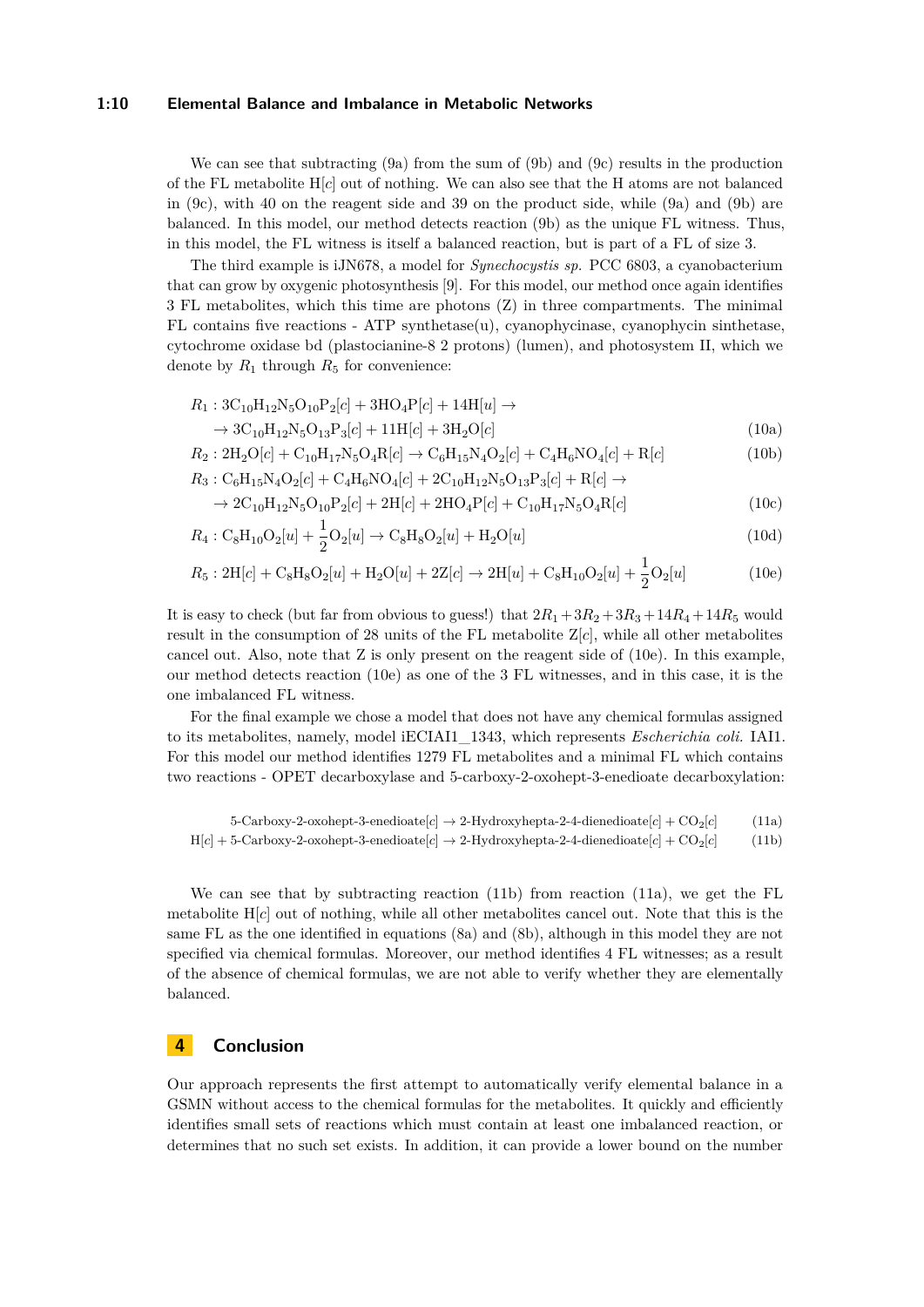**Table 1** The summary of our results. *n* and *m* denote the number of reactions and metabolites, respectively.  $m_{FL}$  and  $n_{FL}$  is the number of FL metabolites and the size of a minimal FL we found, respectively.  $n_I$  and  $n_{FLW}$  are the numbers of imbalanced reactions and FL witness reactions, respectively. Finally,  $n_{IFLW}$  if the number of FL witness reactions that are imbalanced.

| Model             | Organism                      | $\it n$ | $\boldsymbol{m}$ | $m_{FL}$ | $n_I$          | $n_{FL}$       | $n_{FLW}$      | $n_{IFLW}$       |
|-------------------|-------------------------------|---------|------------------|----------|----------------|----------------|----------------|------------------|
| $iECB_1328$       | E. coli B str. REL606         | 2748    | 1951             | 3        | 10             | $\overline{2}$ | $\mathbf{1}$   | $\mathbf{1}$     |
| iNJ661            | M. tuberculosis H37Rv         | 1025    | 825              | 192      | 10             | $\overline{4}$ | $\overline{4}$ | $\mathbf{1}$     |
| iY75 1357         | E. coli str. K-12             | 2759    | 1953             | 3        | 9              | 3              | $\mathbf{1}$   | $\overline{0}$   |
| iMM1415           | Mus musculus                  | 3726    | 2775             | 1767     | N/A            | 12             | 6              | N/A              |
| iECO103 1326      | E. coli O26:H11 str. 11368    | 2758    | 1958             | 3        | 17             | $\overline{2}$ | $\overline{2}$ | $\overline{2}$   |
| iECUMN 1333       | E. coli UMN026                | 2740    | 1935             | 3        | $\overline{7}$ | $\overline{2}$ | $\mathbf{1}$   | $\mathbf{1}$     |
| iEcolC 1368       | E. coli ATCC 8739             | 2768    | 1969             | 3        | 16             | $\overline{2}$ | $\overline{2}$ | $\mathbf{1}$     |
| RECON1            | Homo sapiens                  | 3741    | 2766             | 1791     | 5              | 40             | $\overline{4}$ | $\mathbf{1}$     |
| iECO111 1330      | E. coli O111:H- str. 11128    | 2760    | 1959             | 3        | 19             | $\overline{2}$ | $\overline{2}$ | $\overline{2}$   |
| iSBO 1134         | S. boydii Sb227               | 2591    | 1908             | 3        | $\overline{7}$ | $\overline{2}$ | $\mathbf{1}$   | $\mathbf{1}$     |
| iRC1080           | C. reinhardtii                | 2191    | 1706             | 21       | 61             | 6              | 12             | $\overline{0}$   |
| iJB785            | Synechococcus elongatus       | 849     | 768              | 16       | 11             | 14             | $\overline{4}$ | $\overline{0}$   |
| iS 1188           | S. flexneri 2a str. 2457T     | 2619    | 1914             | 3        | $\overline{4}$ | $\overline{2}$ | $\mathbf{1}$   | $\mathbf{1}$     |
| STM v1 0          | S. enterica subsp. enterica   | 2545    | 1802             | 344      | $\mathbf{1}$   | 71             | $\overline{2}$ | $\overline{0}$   |
| iECBD_1354        | E. coli BL21                  | 2748    | 1952             | 3        | 10             | $\overline{2}$ | $\mathbf{1}$   | $\mathbf{1}$     |
| iECO26_1355       | E. coli O26:H11 str. 11368    | 2780    | 1965             | 3        | 17             | $\overline{2}$ | $\overline{2}$ | $\overline{2}$   |
| iWFL 1372         | E. coli W                     | 2782    | 1973             | 3        | 21             | $\overline{2}$ | $\overline{2}$ | $\overline{2}$   |
| iECSE 1348        | E. coli SE11                  | 2768    | 1957             | 3        | 18             | $\overline{2}$ | $\overline{2}$ | $\overline{2}$   |
| iECD 1391         | E. coli BL21                  | 2741    | 1943             | 3        | 10             | $\overline{2}$ | $\mathbf{1}$   | $\mathbf{1}$     |
| iEcDH1 1363       | E. coli DH1                   | 2750    | 1949             | 3        | 8              | 3              | $\mathbf{1}$   | $\mathbf{1}$     |
| iECDH1ME8569 1439 | E. coli DH1                   | 2755    | 1950             | 3        | 9              | 3              | $\mathbf{1}$   | $\overline{0}$   |
| iECDH10B_1368     | E. coli str. K-12             | 2742    | 1947             | 3        | 9              | 3              | $\mathbf{1}$   | $\mathbf{1}$     |
| iB21 1397         | E. coli BL21                  | 2741    | 1943             | 3        | 10             | $\overline{2}$ | $\mathbf{1}$   | $\mathbf{1}$     |
| iEcE24377 1341    | E. coli O139:H28 str. E24377A | 2763    | 1972             | 3        | 17             | 3              | $\mathbf{1}$   | $\mathbf{1}$     |
| iUMNK88 1353      | E. coli UMNK88                | 2777    | 1969             | 3        | 18             | 3              | $\mathbf{1}$   | $\overline{0}$   |
| iETEC 1333        | E. coli ETEC H10407           | 2756    | 1962             | 3        | 14             | 3              | $\mathbf{1}$   | $\boldsymbol{0}$ |
| iECW 1372         | E. coli W                     | 2782    | 1973             | 3        | 21             | $\overline{2}$ | $\overline{2}$ | $\overline{2}$   |
| iSF_1195          | S. flexneri 2a str. 301       | 2630    | 1917             | 3        | $\overline{7}$ | $\overline{2}$ | $\mathbf{1}$   | $\mathbf{1}$     |
| iSbBS512 1146     | S. boydii CDC 3083-94         | 2591    | 1910             | 3        | $\overline{7}$ | $\overline{2}$ | $\mathbf{1}$   | $\overline{0}$   |
| iEKO11 1354       | E. coli KO11FL                | 2778    | 1972             | 3        | 21             | $\overline{2}$ | $\overline{2}$ | $\overline{2}$   |
| iCHOv1            | Cricetulus griseus            | 6663    | 4456             | 46       | 92             | $\overline{4}$ | 9              | $\overline{4}$   |
| iSSON_1240        | S. sonnei Ss046               | 2693    | 1936             | 3        | 9              | $\overline{2}$ | $\mathbf{1}$   | $\mathbf{1}$     |
| iJN678            | Synechocystis sp. PCC 6803    | 863     | 795              | 3        | 9              | 5              | 3              | 3                |
| iSFxv 1172        | S. flexneri 2002017           | 2638    | 1918             | 3        | $\overline{7}$ | $\overline{2}$ | $\mathbf{1}$   | $\mathbf{1}$     |
| iBWG 1329         | E. coli BW2952                | 2741    | 1949             | 3        | 9              | 3              | $\mathbf{1}$   | $\boldsymbol{0}$ |
| iECIAI1 1343      | E. coli IAI1                  | 2765    | 1968             | 1279     | N/A            | $\overline{2}$ | $\overline{4}$ | N/A              |
| iSFV 1184         | S. flexneri 5 str. 8401       | 2621    | 1917             | 3        | $\mathbf{1}$   | $\overline{2}$ | $\mathbf{1}$   | $\boldsymbol{0}$ |
| iLB1027_lipid     | P. tricornutum                | 4456    | 2172             | 3        | $\,6$          | 6              | $\overline{2}$ | $\mathbf{1}$     |
| iEcHS 1320        | E. coli HS                    | 2753    | 1963             | 3        | 21             | $\overline{2}$ | $\overline{2}$ | $\overline{2}$   |
| iEC55989 1330     | E. coli 55989                 | 2756    | 1953             | 3        | 14             | 3              | $\mathbf{1}$   | $\mathbf{1}$     |
| Average           |                               |         |                  | 138.8    | 14.0           | 5.8            | 2.2            | $\mathbf{1}$     |

of imbalanced reactions present in the model. Lastly, it identifies all the metabolites that can be produced out of nothing by the overall reaction of a combination of model reactions.

The difference in the number of elementally imbalanced models examined with (72) and without (40) chemical formulas (out of a total of 84) can be addressed by examining equation [\(1\)](#page-2-1). Since the vector *y* in [\(1\)](#page-2-1) is not unique, different *y* vectors can represent different sets of metabolites. Therefore, although a model with stoichiometric matrix *S* may contain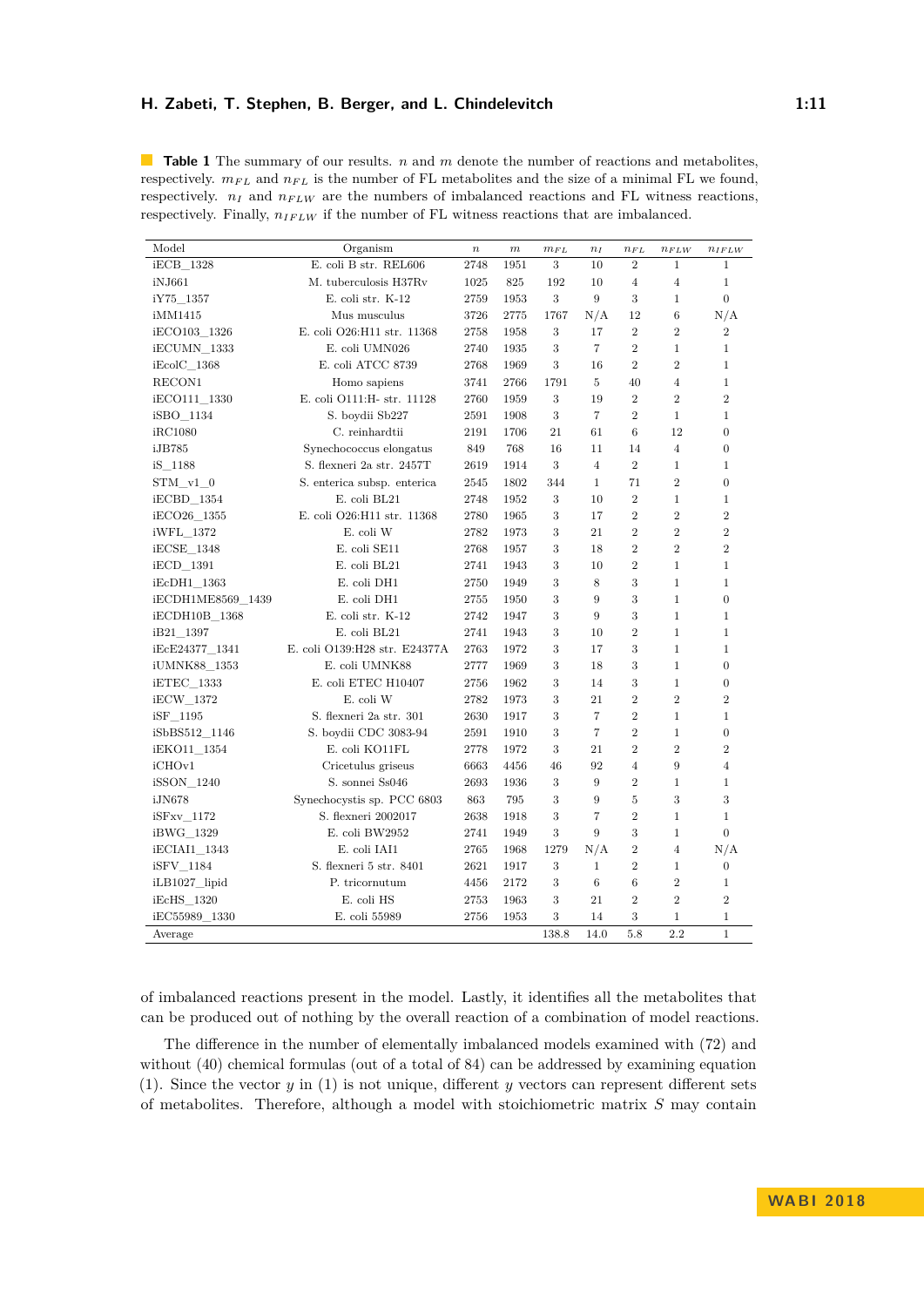#### **1:12 Elemental Balance and Imbalance in Metabolic Networks**

imbalanced reactions for a specific set of chemical formulas, the same stoichiometric matrix *S* may be elementally balanced for a different set of formulas. Thus, our method can guarantee a violation of elemental balance by finding one or more FL metabolites, but the absence of such metabolites does not guarantee that the model is elementally balanced.

Nevertheless, we believe that our approach provides a complimentary way of ascertaining a model's soundness and point out potential issues, as part of the model verification process. It can - and should - be accompanied by a verification of the elemental balance of individual reactions whenever possible, i.e. when the chemical formulas are specified for its metabolites. We thus hope that our method is a useful contribution to metabolic network model verification.

#### - References -

- <span id="page-11-14"></span>**1** CPLEX optimizer. URL: [www-01.ibm.com/software/integration/optimization/](www-01.ibm.com/software/integration/optimization/cplex-optimizer) [cplex-optimizer](www-01.ibm.com/software/integration/optimization/cplex-optimizer).
- <span id="page-11-1"></span>**2** V Acuña, F Chierichetti, V Lacroix, A Marchetti-Spaccamela, M-F Sagot, and L Stougie. Modes and cuts in metabolic networks: complexity and algorithms. *BioSystems*, 95:51–60, 2009.
- <span id="page-11-13"></span>**3** D Applegate, W Cook, S Dash, and D Espinoza. Exact solutions to linear programming problems. *Operations Research Letters*, 35:693–699, 2007.
- <span id="page-11-11"></span>**4** D Bertsimas, A King, and R Mazumder. Best subset selection via a modern optimization lens. *Ann. Statist.*, 44(2):813–852, 2016.
- <span id="page-11-10"></span>**5** KC Border. Alternative linear inequalities. *Cal Tech Lecture Notes*, 2013.
- <span id="page-11-12"></span>**6** EJ Candès, MB Wakin, and SP Boyd. Enhancing sparsity by reweighted  $\ell_1$  minimization. *Journal of Fourier analysis and applications*, 14(5-6):877–905, 2008.
- <span id="page-11-5"></span>**7** L Chindelevitch. *Extracting Information from Biological Networks*. PhD thesis, MIT, 2010.
- <span id="page-11-6"></span>**8** L Chindelevitch, J Trigg, A Regev, and B Berger. An exact arithmetic toolbox for a consistent and reproducible structural analysis of metabolic network models. *Nature Communications*, 5, 2014.
- <span id="page-11-15"></span>**9** T Heidorn, D Camsund, H Huang, P Lindberg, P Oliveria, K Stensjo, and P Lindblad. Synthetic biology in cyanobacteria: Engineering and analyzing novel functions. In *Methods in Enzymology*, volume 497, pages 539–579. Academic Press, 2011.
- <span id="page-11-0"></span>**10** M Imieliński, C Belta, H Rubin, and Á Halász. Systematic analysis of conservation relations in escherichia coli genome-scale metabolic network reveals novel growth media. *Biophysical Journal*, 90(8):2659–2672, 2006.
- <span id="page-11-8"></span>**11** ZA King, J Lu, A Dräger, P Miller, S Federowicz, JA Lerman, A Ebrahim, BO Palsson, and NE Lewis. BiGG Models: A platform for integrating, standardizing and sharing genomescale models. *Nucleic Acids Research*, 44:D515–D522, 2015.
- <span id="page-11-2"></span>**12** S Klamt and E Gilles. Minimal cut sets in biochemical reaction networks. *Bioinformatics*, 20:226–234, 2004.
- <span id="page-11-7"></span>**13** C Le and L Chindelevitch. The MONGOOSE rational arithmetic toolbox. In Marco Fondi, editor, *Metabolic Network Reconstruction and Modeling*, volume 1716 of *Methods in Molecular Biology*, pages 77–99. Humana Press, New York, NY, 2018.
- <span id="page-11-4"></span>**14** J Monk, J Nogales, and B Palsson. Optimizing genome-scale network reconstructions. *Nature Biotechnology*, 32:447–452, 2014.
- <span id="page-11-3"></span>**15** A Ravikrishnan and K Raman. Critical assessment of genome-scale metabolic networks: the need for a unified standard. *Briefings in Bioinformatics*, 16(6):1057–1068, 2015.
- <span id="page-11-9"></span>**16** S Schuster and T Höfer. Determining all extreme semi-positive conservation relations in chemical reaction systems: a test criterion for conservativity. *Journal of the Chemical Society, Faraday Transactions*, 87:2561–2566, 1991.